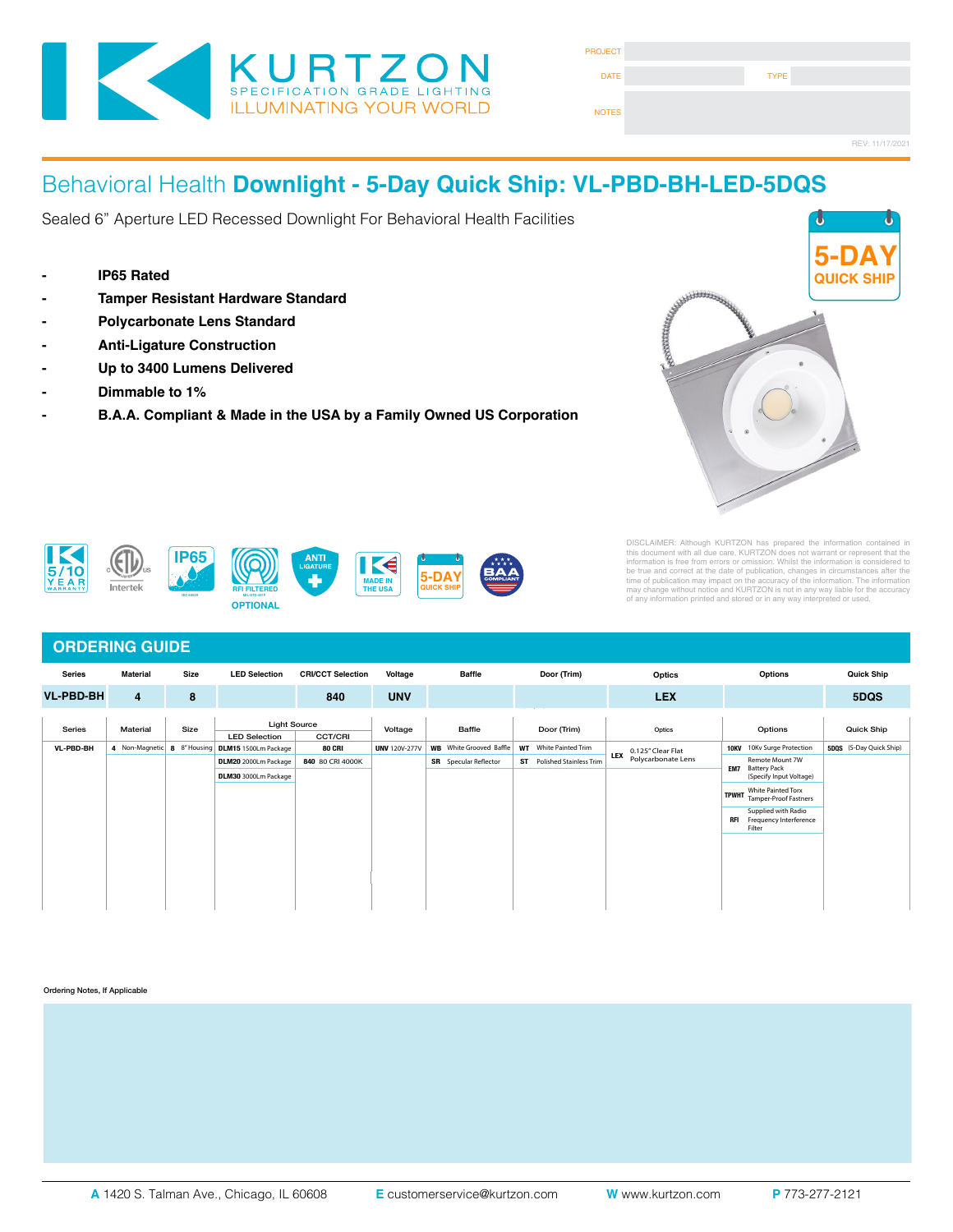

# Behavioral Health **Downlight - 5-Day Quick Ship: VL-PBD-BH-LED-5DQS**

Sealed 6" Aperture LED Recessed Downlight For Behavioral Health Facilities

#### **SPECIFICATIONS**

**HOUSING:** Stainless steel body and spun aluminum housing and plaster frame.

**DOOR FRAME:** .080" Aluminum or 16Ga stainless steel formed with continuous lens hold-down system. Secured to housing with flush head Torx tamperproof fasteners. See options for other screw options.

**GASKETS:** One piece gasket located at interface of door to housing silicone seals the door to the lens.

**REFLECTOR:** Supplied with a wide variety of baffles and reflectors. See options for availability.

**OPTICS:** Clear non-prismatic nominal 1/8" thick polycarbonate lens is standard and will be mechanically secured and silicone sealed to door frame.

**LED:** LEDs are available in several lumen configurations as well as 80 & 90 CRI. Up to 3400 Lumens delivered and supplied with an integrated heatsink to maintain thermal efficiency and prolong the life of the light engine.

**ELECTRICAL:** Integrated constant current static low voltage DC commercially available driver designed specifically for LED array. Driver has 0-10V dimming control to 1%. See options for specified drivers, Lutron controls compatible driver, or other electrical component availability.

**INSTALLATION:** Four adjustable L-brackets allow for seismic support and secure attachment to metal T-Bars, joists or structural metal framing. Sealed 1/2 inch trade size knockouts for wiring. Suitable for 1, 1.5 and 2 inch T-bar widths as well as drywall or plaster ceilings. Suitable for NON-IC installation.

**FINISH:** Antimicrobial white polyester powder coat on doorframe surface. Stainless steel trims are satin polished.

**LISTINGS:** ETL Listed for Wet Locations. Suitable for non-IC installation. IP-65 dust and water jet resistance. IBEW Union Label.

**5/10 YEAR WARRANTY:** The driver(s), LED's and EM packs are covered by a five (5) year warranty. The remaining fixture is covered by a ten (10) year warranty. See warranty statement at kurtzon.com for complete details. This product is Buy American Act (B.A.A.) compliant.

**5-DAY QUICK SHIP POLICY:** Quantity restriction of 25 fixtures. Once PO is received by 12:00 PM CST, shipping will occur within 5 business days. Standard freight applies. Expedited shipping to be paid by customer.

### **PRODUCT DRAWINGS**







12-AA-L-DOWNLIGHT DWG DATE: 4/11/2107